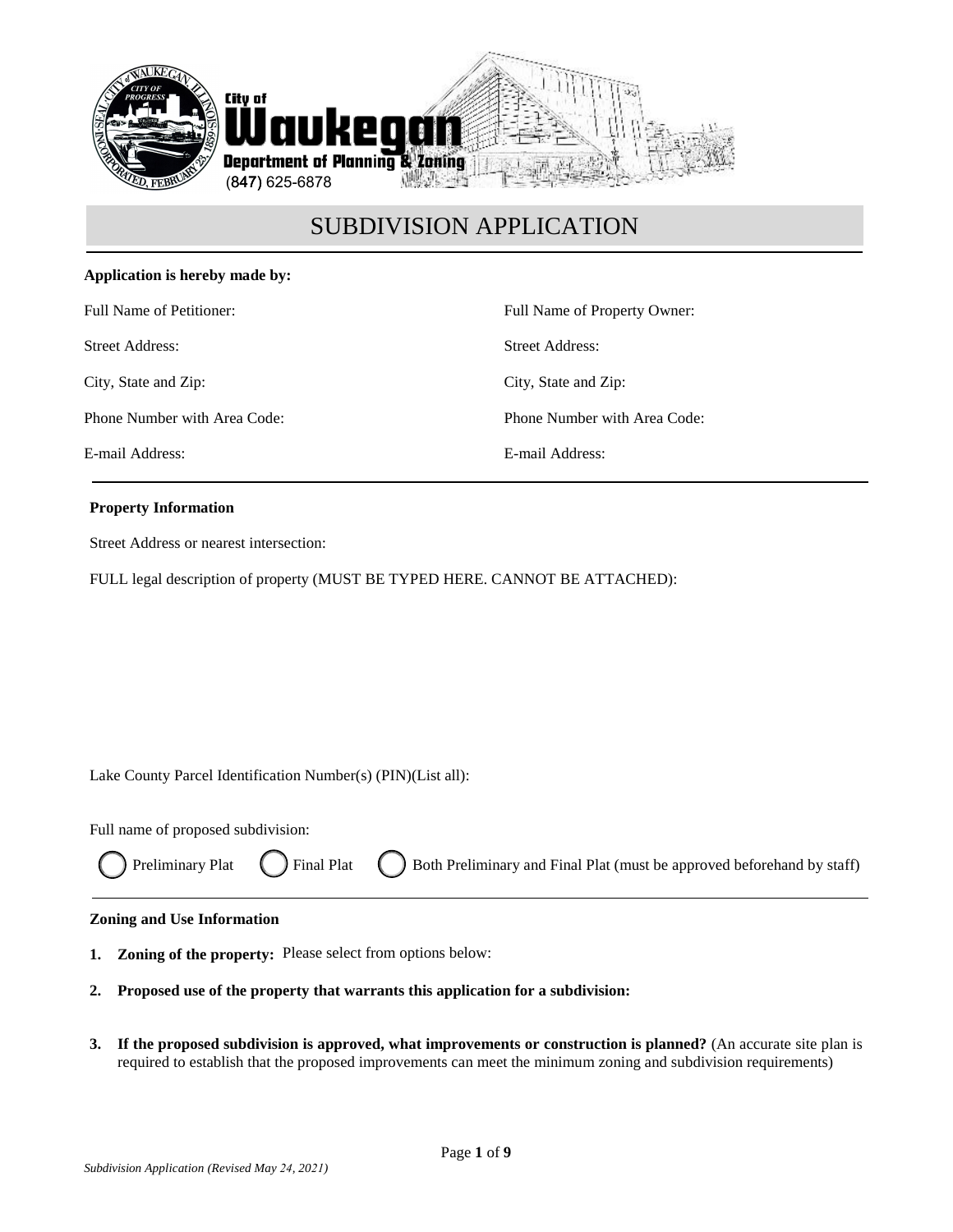|                                                                                                  | <b>Zoning and Use Information (Continued)</b>                            |                    |                                                                                                |                            |  |  |
|--------------------------------------------------------------------------------------------------|--------------------------------------------------------------------------|--------------------|------------------------------------------------------------------------------------------------|----------------------------|--|--|
| 4.                                                                                               | <b>Size of Subdivision:</b>                                              | <b>Square Feet</b> | Acres                                                                                          |                            |  |  |
| 5.                                                                                               | Number of developable lots in subdivision:                               |                    |                                                                                                |                            |  |  |
| 6.                                                                                               | <b>Number of Outlots:</b>                                                |                    | <b>Total number of Lots and Outlots:</b>                                                       |                            |  |  |
| 7.                                                                                               | <b>Range of Developable Lot Size:</b>                                    | Minimum:           | <b>Square Feet</b>                                                                             |                            |  |  |
|                                                                                                  | Maximum:                                                                 | <b>Square Feet</b> | <b>Square Feet</b><br>Average:                                                                 |                            |  |  |
| 8.                                                                                               | Use and Dedication of Outlots (list each outlot separately):             |                    |                                                                                                |                            |  |  |
| 9.                                                                                               | Any CC & R's and/or Homeowners Association proposed:                     |                    | Yes                                                                                            | No                         |  |  |
|                                                                                                  | 10. What type of construction is proposed for the buildings/residences?  |                    |                                                                                                |                            |  |  |
|                                                                                                  |                                                                          |                    |                                                                                                |                            |  |  |
|                                                                                                  | 11. What is the estimated value of buildings and/or residences proposed? |                    |                                                                                                |                            |  |  |
|                                                                                                  | 12. Proposed Utilities and Location:                                     |                    |                                                                                                |                            |  |  |
|                                                                                                  | Water                                                                    | Location:          |                                                                                                |                            |  |  |
|                                                                                                  | <b>Sanitary Sewer</b>                                                    | Location:          |                                                                                                |                            |  |  |
|                                                                                                  | <b>Storm Sewer</b>                                                       | Location:          |                                                                                                |                            |  |  |
|                                                                                                  | Electric                                                                 | Location:          |                                                                                                |                            |  |  |
|                                                                                                  | Other                                                                    | Location:          |                                                                                                |                            |  |  |
|                                                                                                  | 13. Is ANY part of the proposed subdivision in a:                        |                    |                                                                                                |                            |  |  |
|                                                                                                  | Floodplain<br>Yes                                                        | N <sub>o</sub>     | If yes, permit from appropriate agency MUST be attached.                                       |                            |  |  |
|                                                                                                  |                                                                          |                    |                                                                                                |                            |  |  |
|                                                                                                  | Yes<br>Wetland                                                           | No                 | If yes, permit from appropriate agency MUST be attached.                                       |                            |  |  |
| Yes<br>N <sub>o</sub><br>14. Will the subdivision contain any new rights-of-way to be dedicated? |                                                                          |                    |                                                                                                |                            |  |  |
|                                                                                                  | If yes, describe and list separately.                                    |                    |                                                                                                |                            |  |  |
|                                                                                                  |                                                                          |                    |                                                                                                |                            |  |  |
|                                                                                                  |                                                                          |                    | 15. Are there any existing covenants or restrictions on the property proposed for subdivision? | $\bigcup$ Yes $\bigcup$ No |  |  |
|                                                                                                  | If yes, describe:                                                        |                    |                                                                                                |                            |  |  |
|                                                                                                  |                                                                          |                    |                                                                                                |                            |  |  |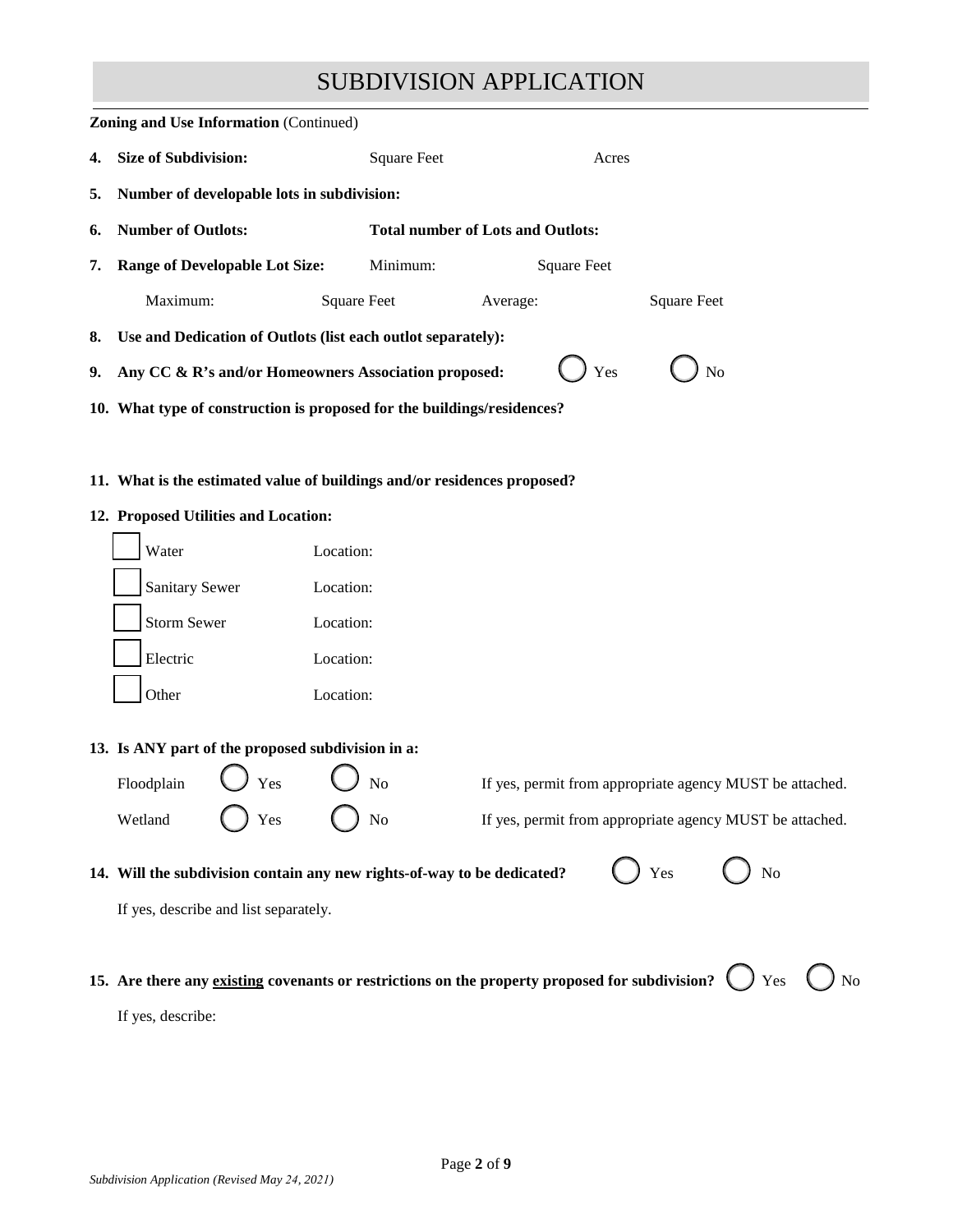### **DEVELOPER:**

Address:

City, State, Zip:

Phone Number including Area Code:

### **SURVEYOR:**

Address:

City, State, Zip:

Phone Number including Area Code:

#### **ENGINEER:**

Address:

City, State, Zip:

Phone Number including Area Code:

### **LAND PLANNER:**

Address:

City, State, Zip:

Phone Number including Area Code:

### **LANDSCAPE ARCHITECT:**

Address:

City, State, Zip:

Phone Number including Area Code:

### **CONSTRUCTION CONTRACTOR OR BUILDER:**

Address:

City, State, Zip:

Phone Number including Area Code:

### **LEGAL CONSULTANT:**

Address:

City, State, Zip:

Phone Number including Area Code: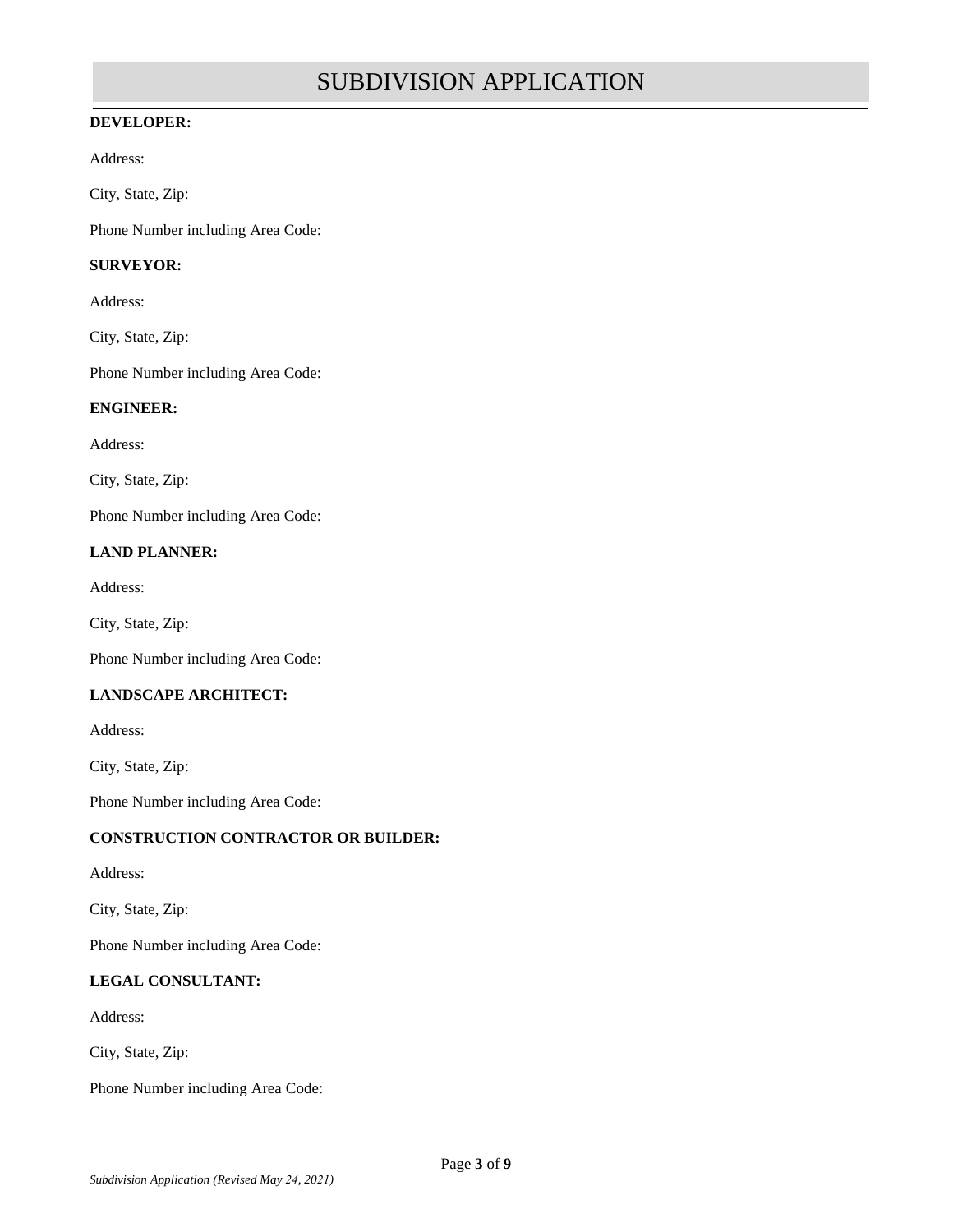#### **Findings of Fact**

The City of Waukegan Subdivision Ordinance requires that the Planning and Zoning Commission take into consideration the factors listed below in making its recommendation to the City Council. As the applicant, you must demonstrate why the proposed subdivision is appropriate. The burden of proof for a subdivision rests with the applicant. Each of the questions below must be addressed as part of the application. If you do not believe a particular factor does not apply to the property in question, indicate "Not applicable" and explain why it does not apply.

- **1. Describe how the proposed subdivision will be compatible with the existing uses and zoning of adjacent and nearby properties.**
- **2. Will this proposed subdivision require any variances from requirements of the Subdivision Ordinance and/or Zoning Ordinance?** *If so, please identify those variances and how much they would vary from the Subdivision Ordinance and/or Zoning Ordinance.*
- **3. How will the proposed development be compatible with the scale, bulk, coverage, density, and character of the neighborhood in which it is located?** *Keep in mind how the existing area's terrain, landscape, size and shape will accommodate the proposed size, shape and arrangement of structures, layout of streets and connection to other neighborhoods.*
- **4. What is the estimated amount of daily vehicular traffic generated by this proposed subdivision?** *Please indicate how you come to this amount and how this will not lead to undue traffic congestion or traffic hazards. A traffic study may be requested by the City at the petitioner's expense.*
- **5. Describe how the proposed subdivision will not have any adverse effect on the value of adjacent properties.**
- **6. Describe how public facilities and services are/will be adequate for the proposed subdivision.**
- **7. Describe how the proposed subdivision is appropriately located with respect to transportation facilities, water and sewer supply, fire and police protection, and similar facilities.**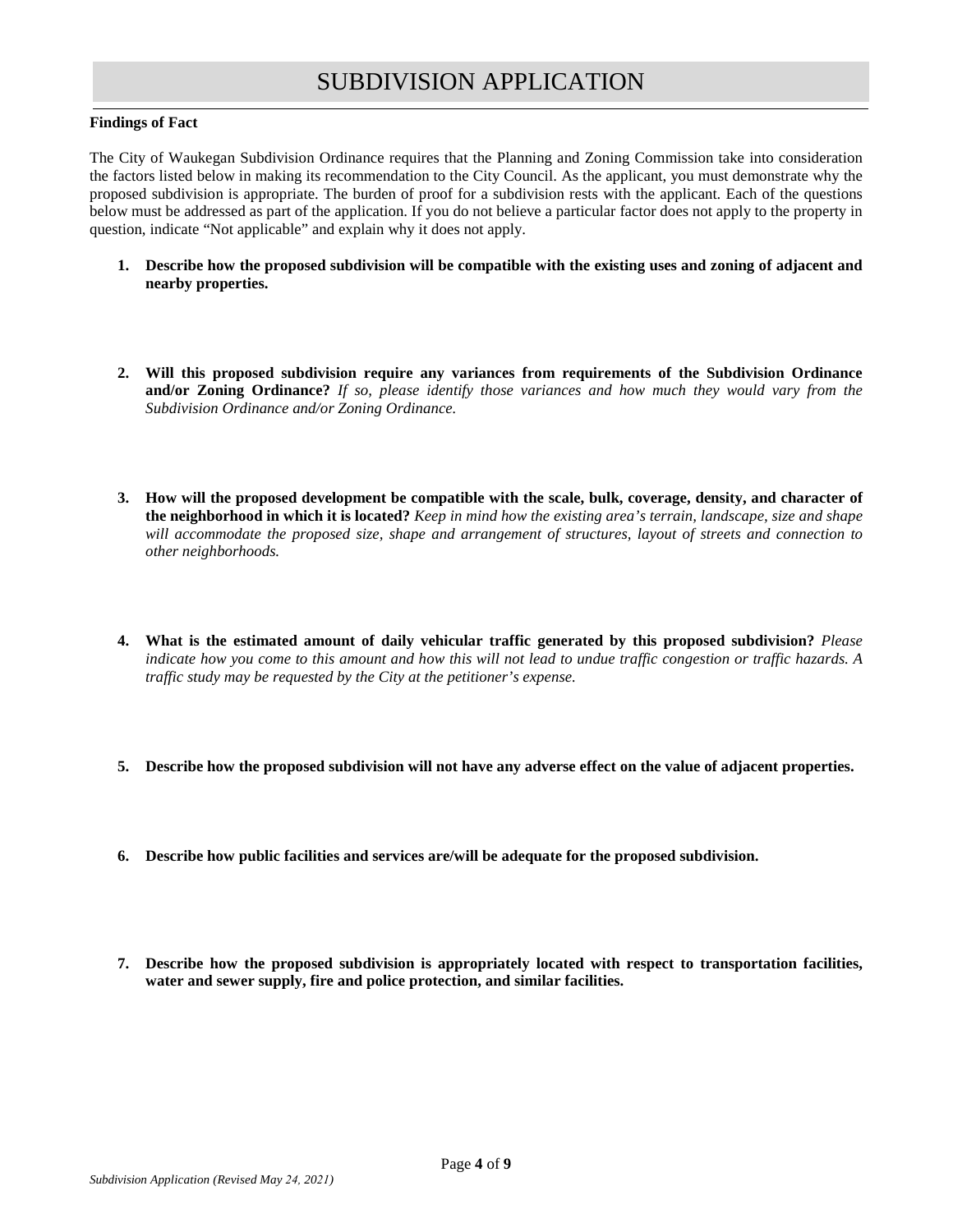#### **Signatures and Notary Seal**

I (We) certify that all of the above statements and statements on any documents or drawings submitted herewith are true to the best of my (our) knowledge and belief.

Name of Applicant Signature of Applicant and Date

Name of Property Owner Signature of Property Owner and Date

### **SIGNATURE BY THE PROPERTY OWNER GRANTS ACCESS TO THE PROPERTY IN QUESTION TO THE CITY OF WAUKEGAN, ITS STAFF, COMMISSION AND CITY COUNCIL MEMBERS.**

**NOTARY**

STATE OF  $\overline{\phantom{a}}$ 

COUNTY OF  $\_\_$ 

I, the undersigned, a Notary Public, in and for said County, in the State aforesaid, DO HEREBY CERTIFY THAT

) SS.

### (NAME OF APPLICANT)

is/are personally known to me, that said person(s) appeared before me this day in person and severally acknowledged that he/she/they signed and delivered the forgoing owners authorization above as his/her/their free and voluntary act for the uses and purposes herein set forth.

Given under my hand and Notary Seal, this day of  $\qquad \qquad$ , 20 .

NOTARY SEAL

Signature of Notary Public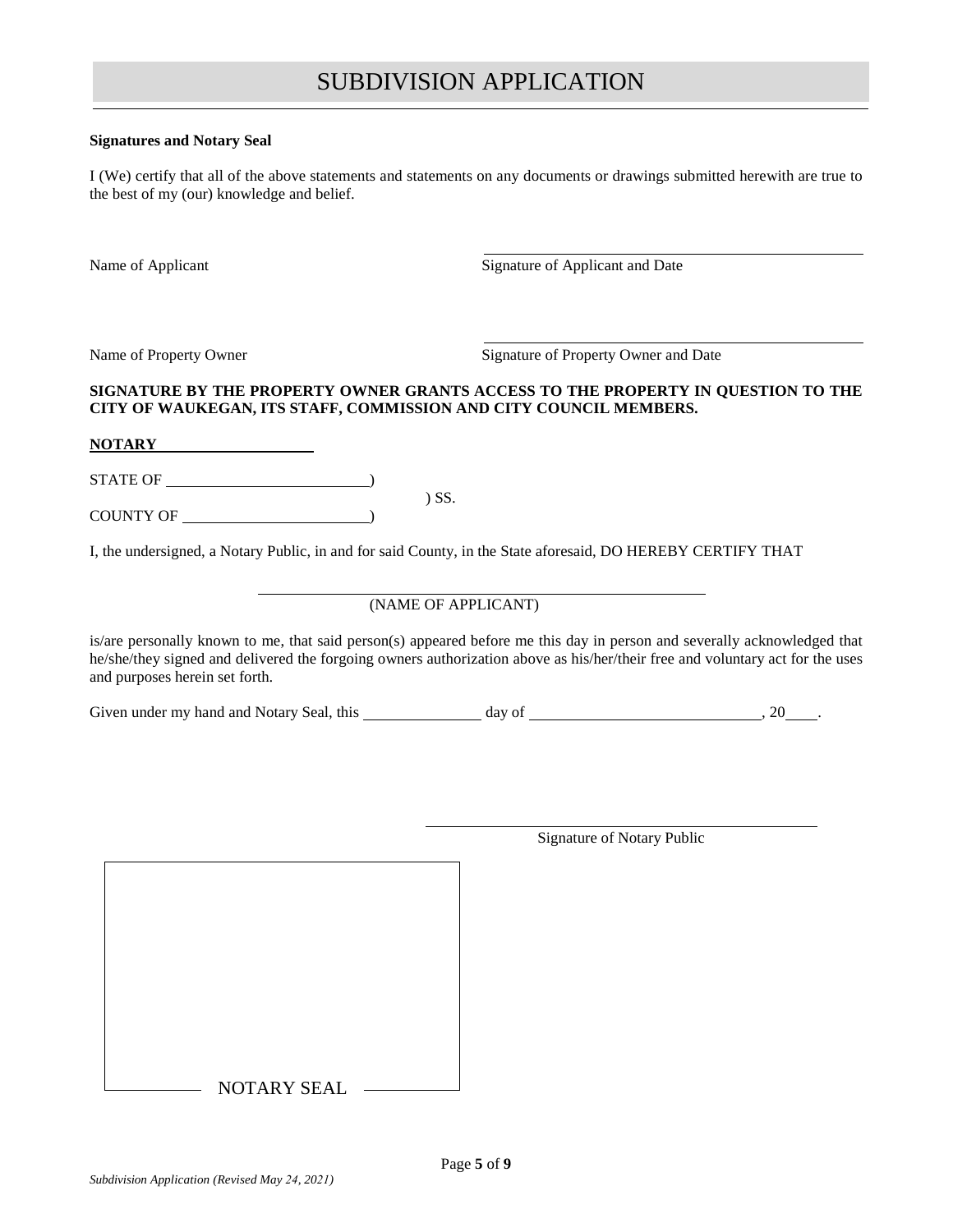### **PROCEDURES**

- 1. Pre-Development Conference. A pre-development conference with the City Engineer and Plat Administrator is required prior to considering submitting an application for a subdivision. The purpose of such a conference is to allow the developer to present a general concept of his proposed subdivision prior to the preparation of detailed plans. The scheduling of a pre-development conference does not guarantee approval.
- 2. Submittal Meeting. Applications are due **BEFORE** the 8<sup>th</sup> of the month in order to be placed on the Planning and Zoning Commission agenda for the following month. This allows for the required publication of notices and the mailing of notices to surrounding property owners. The applicant and/or his representative are required to schedule and personally attend the submittal meeting. Applications **WILL NOT** be accepted without scheduling a submittal meeting. Applications will also not be accepted if there is anything missing from the Attachment Checklist below. Missing information may postpone the hearing date of this application until the month after the following month. Staff shall review the application for completeness, to make certain that the application meets the requirements of the Zoning Ordinance, and to issue a placard which the applicant must display on the subject property indicating the date and time of the public hearing.
- 3. Post Notification of Public Hearing. The applicant is responsible for and is **REQUIRED** by the Zoning Ordinance to post notification of the Planning and Zoning Commission's public hearing in a conspicuous place on the subject property facing the nearest improved street, not less than 15 days before the public hearing. This notification shall be posted on forms provided by the City of Waukegan Planning and Zoning Department.
- 4. Public Hearing. The applicant and/or his representative is **REQUIRED** to attend the Planning and Zoning Commission's public hearing whenever the proposed subdivision is scheduled to be heard (the second Thursday of the month after the application is received, if received in complete form and prior to the  $8<sup>th</sup>$  of the month). Meetings are held in the City Council Chambers, 100 N. Martin Luther King, Jr. Avenue, Waukegan, Illinois, at 7:00 PM.
- 5. Community Development Committee Meeting. The applicant and/or his representative are **REQUIRED** to attend the Community Development Committee meeting. Meetings are held in the City Council Chambers, 100 N. Martin Luther King, Jr. Avenue, Waukegan, Illinois, on the first Monday of the month (and after the Planning and Zoning Commission public hearing) anytime between 5:00 PM and 7:00 PM.
- 6. City Council Meeting. If the Community Development Committee forwards a recommendation, this application will be considered by the full City Council on the third Monday of the month at 7:00 PM.

#### **ATTACHMENT CHECKLIST**

Fifteen (15) hard copies of the following:

 $\Box$  This application

- $\Box$  Plat of Survey of subject property prepared by an Illinois Registered Land Surveyor (no larger than 11" x 17")
- $\Box$  Proposed Plat of Subdivision (no larger than 11" x 17")
- $\Box$  Proposed Landscape Plan (no larger than 11" x 17")
- Site Plan of Proposed Improvements. This plan shall overlay the tree survey with all proposed rights-of-way, utility easements, utility stubs, building pads/footprints, retention ponds and/or detention ponds, drainage swales, proposed grading and/or fill areas. The amount of grading or filling proposed in each area shall be specified on the plans. The Site Plan of Proposed Improvements shall clearly identify any trees or plantings that will be removed.
- Reduced-sized Final Engineering Plans
- Elevations of proposed buildings/homes
- $\Box$  Covenants, Conditions and Restrictions (CC & R's) if an Association is proposed.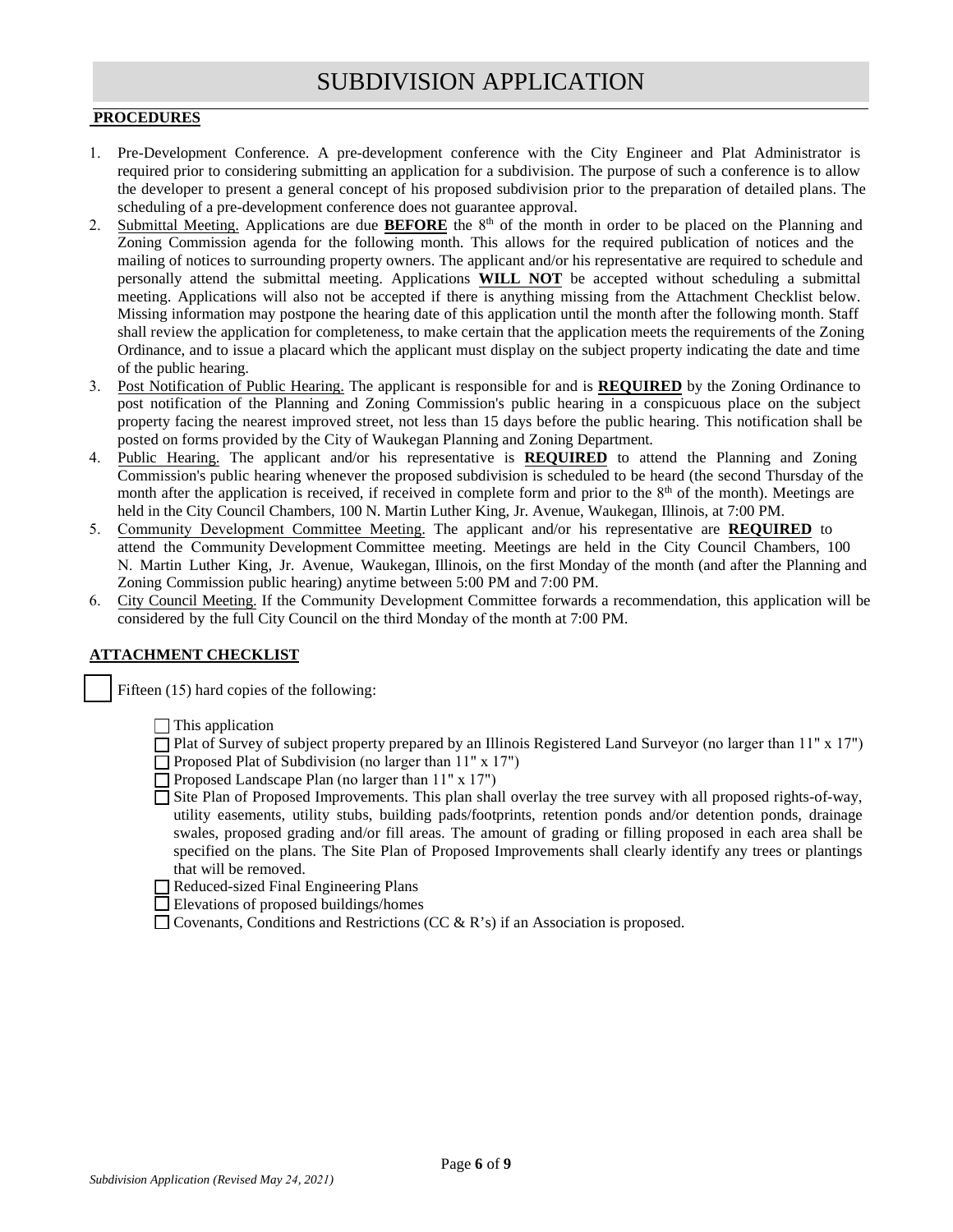One (1) hard copy of the following:

| $\Box$ Tree Survey indicating all trees six inches (6") DBH or larger and clusters of three (3) or more trees four |
|--------------------------------------------------------------------------------------------------------------------|
| inches $(4)$ DBH.                                                                                                  |

- □ Full-sized Final Engineering Plans
- $\Box$  Deed or title insurance policy that provides proof of parcel ownership
- $\Box$  A Lake County tax map showing all properties within 250 feet of subject property. Copies of the map can be obtained at the Lake County Map Services Department, 18 N. County Street, Waukegan, Illinois.
- A typed listing of all property addresses, which includes the full names of current property owners, mailing addresses of the property owners, and Parcel Identification Numbers (PINs), which are partially or entirely within 250 feet from the edge of the subject property. This can also be obtained at the Lake County Map Services Department, 18 N. County Street, Waukegan, Illinois.

 $\Box$  Signed impact fee agreements with the school and park districts in which the proposed subdivision is located (during Final Plat stage only).

□ Signed copy of the Cost Recovery Fee Agreement (attached).

One (1) electronic copy of everything above, **EXCEPT** the following: Deed, the Lake County tax map, listing of all current property owners, and signed copy of Cost Recovery Agreement.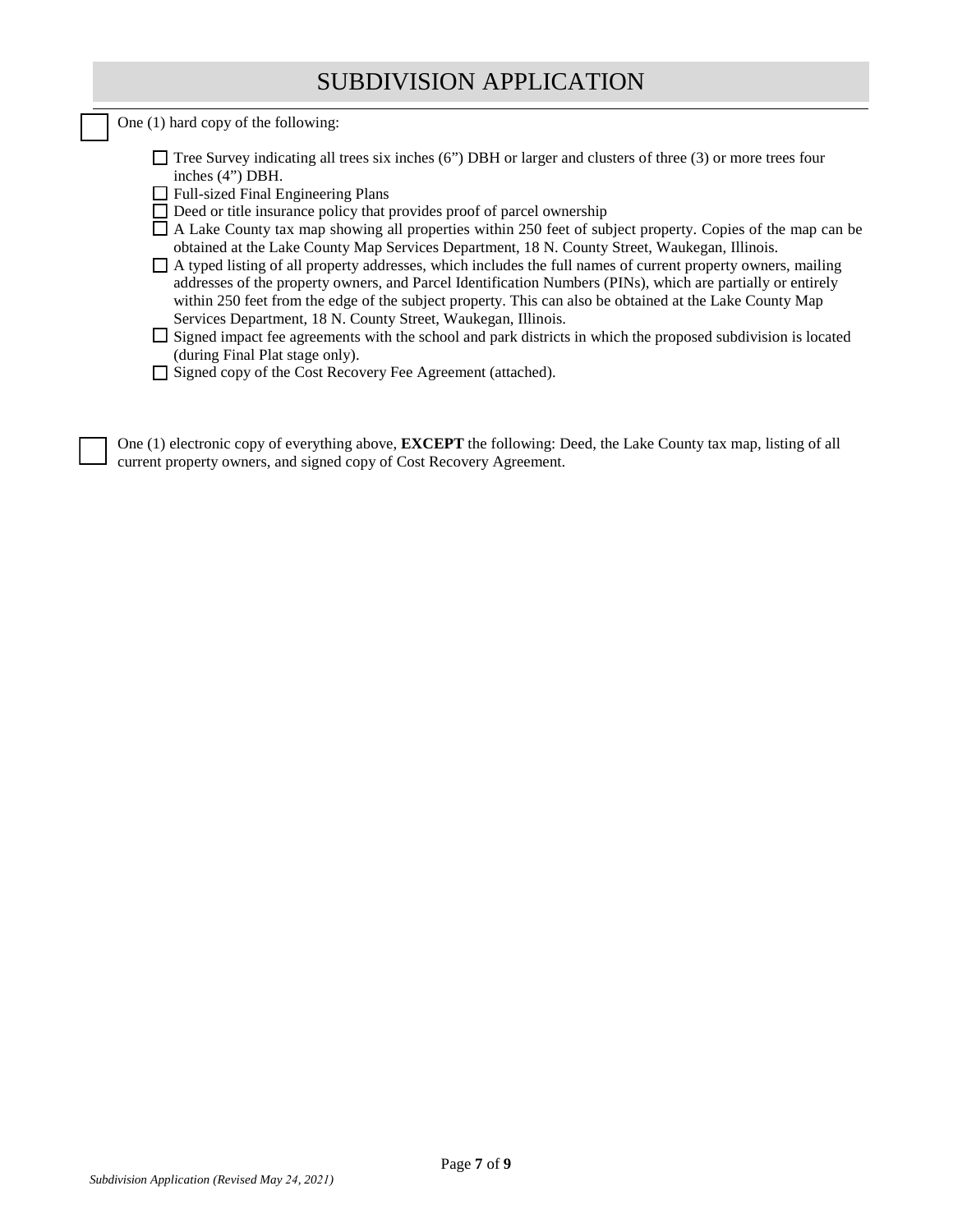### **RECORDING REQUIREMENTS CHECKLIST**

(Per the Lake County Recorder of Deeds Office)

| Is the plat an original between $8\frac{1}{2}$ " x 14" and 30" x 36"?                                                                                                                                                                                                                             |
|---------------------------------------------------------------------------------------------------------------------------------------------------------------------------------------------------------------------------------------------------------------------------------------------------|
| Has the Surveyor authorized the City of Waukegan to record the plat by a statement with his original signature and<br>seal? This may be on a separate piece of paper, but must include the surveyor's original signature and seal.                                                                |
| Does the plat contain the name and address of the party submitting the recording?                                                                                                                                                                                                                 |
| Does the plat have a mail-to address specified?                                                                                                                                                                                                                                                   |
| Has the Surveyor signed and sealed the plat after completing the legal description, a description of public ways<br>and utilities, a certificate stating the location of the property within the municipality or the county, FEMA<br>certification, and Department of Natural Resources approval? |
| Has the owner, his representative, or a trust officer signed the plat and included the printed name and address of<br>the signer?                                                                                                                                                                 |
| Has the owner submitted the School District Certificate? (Not applicable for Plats of Resubdivision, Planned Unit<br>Developments or Consolidations. May be on a separate piece of paper, but must include the owner's signature(s)<br>and must be notarized).                                    |
| Has the City Clerk's Office approved the plat and indicated same by signature, date and seal?                                                                                                                                                                                                     |
| Has the City Engineer approved the plat and indicated same by signature and date?                                                                                                                                                                                                                 |
| Has the Plat Administrator approved the plat and indicated same by signature and date?                                                                                                                                                                                                            |
| Has the Chairman of the Planning and Zoning Commission approved the plat and indicated same by signature and<br>date?                                                                                                                                                                             |
| Has the City Collector signed off on the plat?                                                                                                                                                                                                                                                    |
| Has the county plat officer approved the plat and signed and sealed it?                                                                                                                                                                                                                           |
| Has LCDOT or IDOT signed and sealed the plat? (Applies to plats which abut applicable roads).                                                                                                                                                                                                     |
| Has the County Clerk certified tax payment and signed and sealed the plat?                                                                                                                                                                                                                        |